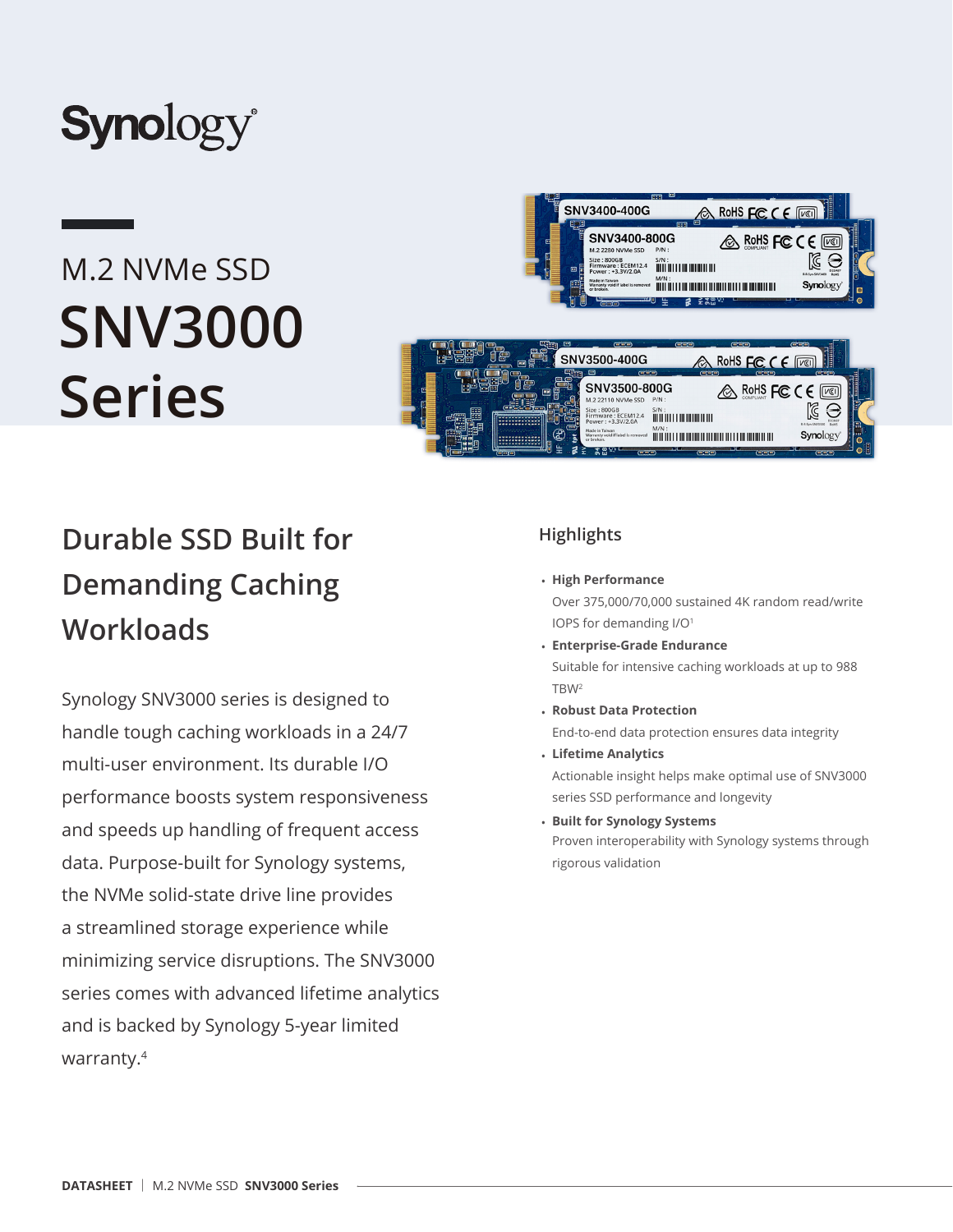



*Synology SNV3000 series delivers superior performance compared with similar-class SSDs.*5



#### SSD Lifetime Analytics

*SNV3000 series' full integration with Synology DSM allows for SSD remaining lifetime analytics based on each unit's actual workload.*

# **Consistently Fast Caching for 24/7 Environment**

Built for system cache, Synology SNV3000 series pushes up random I/O performance and reduces latency in demanding 24/7 environments. It provides a durable caching experience with over **375,000/70,000 4K random read/write IOPS<sup>1</sup> and a 988 TBW** endurance rating<sup>2</sup>, suitable for multi-user environments, multimedia post-production, and database applications. The SNV3000 series comes with two form factors, **SNV3400**  for **2280** and **SNV3500** for **22110**. It allows you to build a highly efficient storage system with exceptional performance, without sacrificing any 3.5" drive bays.

#### **Data Integrity Safeguards**

SSD cache boosts your system's read/write performance by storing transient data in solid-state drives to increase retrieval efficiency and cut down recurring requests to the primary storage. Data integrity is important, as cached data are continuously relocated. Synology SNV3000 series integrates **end-to-end data protection** to safeguard data integrity over the entire transfer path. The SNV3500 comes with **power loss protection circuit design**3, further preventing data corruption during an abnormal shutdown: **Dedicated capacitors** provide power to flush data-in-flight into NAND flash in a power loss event and firmware is designed to enable a correct restart on the next power-up.

### **Lifetime Analytics Based on Your Workload**

Full integration with **Synology's DiskStation Manager (DSM)** operating system allows Synology systems to provide lifetime analytics based on actual workloads for each unit in SNV3000 series. Timely notifications allow you to plan further ahead for uninterrupted system performance and longevity. Easy monitoring allows you to make optimal use of each SSD.

### **Purpose-Built for Synology Systems**

Firmware versions and component changes can over time cause SSD compatibility issues. Synology SNV3000 series is thoroughly tested for compatibility with our systems following each engineering change, while firmware and component changes are strictly managed. Intensive I/O stress, power cycling and temperature trials ensure that all products meet our strictest standards for quality and reliability.